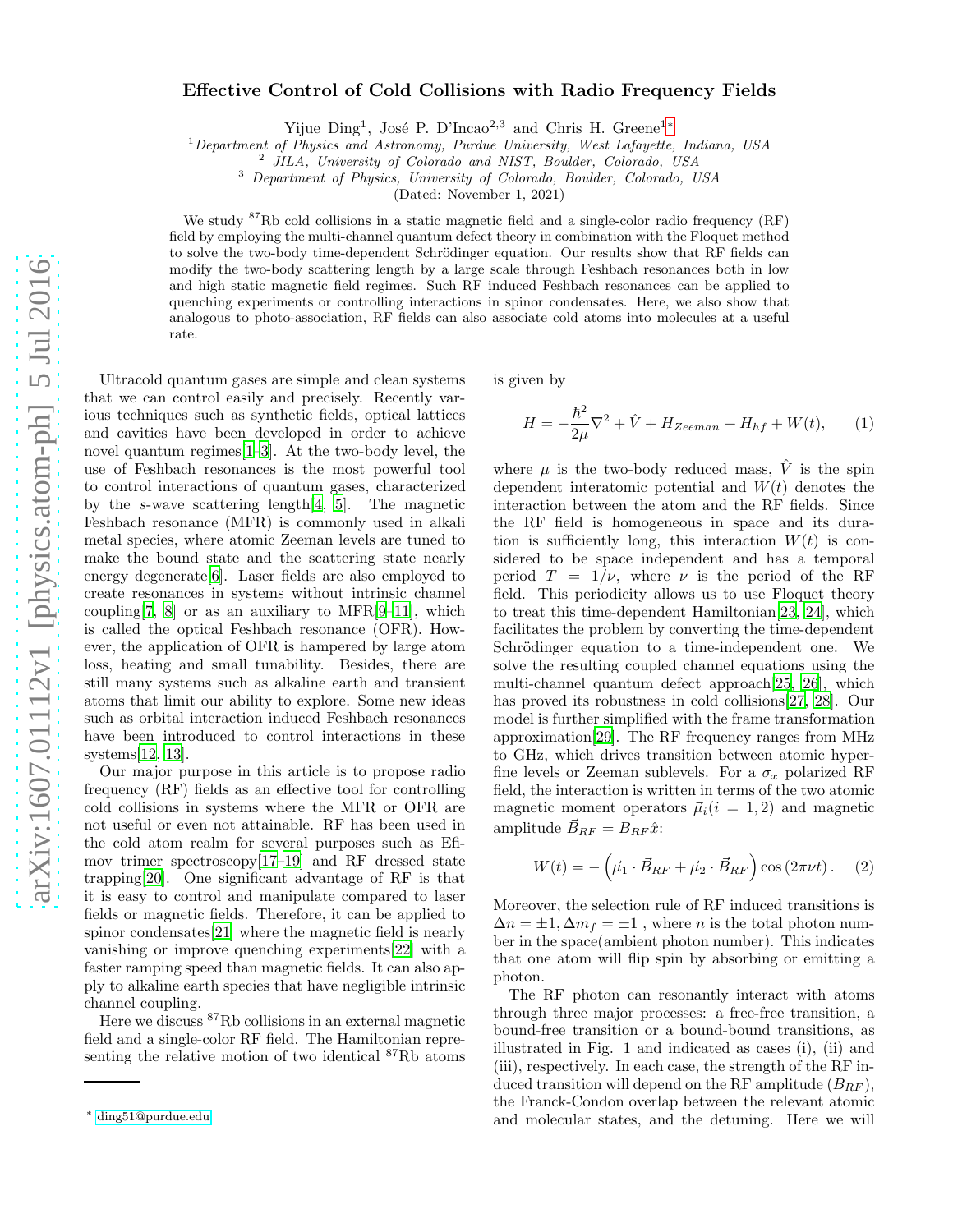explore the control of atomic collisions via bound-bound and bound-free transitions, since those are the cases in which one can expect the formation of field-induced Feshbach resonances.

In the RF induced bound-bound transition scenario, RF photons drive transitions between two weakly bound molecules. The bare Rabi frequency between two weakly bound molecules, which characterizes the strength of the transition in zero detuning, is given by

$$
\hbar\Omega = |\langle \psi_{b1} | \vec{\mu} \cdot \vec{B}_{RF} | \psi_{b2} \rangle|, \tag{3}
$$

where  $\vec{\mu} = (\vec{\mu}_1 + \vec{\mu}_2)$  is the total magnetic moment of two free atoms,  $\psi_{b1}$  and  $\psi_{b2}$  are bound state wave functions including all spin and spatial degrees of freedom.

A good candidate to explore this scenario occurs for <sup>87</sup>Rb near B=1008G. Since there is a pre-existing Feshbach resonance located at B=1008.8G [\[30](#page-4-23)] originating in the interaction between the  $|1, 1\rangle + |1, 1\rangle$  scattering state and a bound state (20,22) [we label the molecular states by  $(f_1m_{f1}, f_2m_{f2})$  and omit the vibrational quantum number], that scattering state is first magnetoassociated into the weakly bound state (20,22), then this molecule can couple to another molecular state (2-1,22) by coherently emitting a RF photon near  $\nu = 745 \text{MHz}$ . This coupling produces two dressed molecular states separated by the Rabi frequency, forming an Autler-Townes splitting feature [\[31](#page-4-24)] in the resonance profile as shown in Fig. 2(a). A similar Autler-Townes doublet feature was also observed in laser controlled resonances [\[32\]](#page-4-25), though strong atomic losses were observed due to spontaneous decay. Figure 2(b) shows the real part of the scattering length as a function of the magnetic field at  $\nu = 745 \text{MHz}$ , which also shows the Autler-Towns splitting of the preexisting resonance. In our case, however, since both of the bound states are below the collision threshold for fields near the Feshbach resonance position, there are no inelastic collisions due to spin relaxation. Moreover, because the RF frequency is far detuned from any other channel thresholds and the Franck-Condon factors between those molecular states and the inelastic scattering states are fairly small, the RF dissociation to inelastic channels is negligible. Therefore, elastic scatterings dominate the collision process and the scattering length is almost divergent near the RF-induced resonances. On the other hand, scanning the RF frequency at a constant static magnetic field B=1009.2G yields a Feshbach resonance profile(not shown) as a function of the RF frequency with a resonant position  $\nu_0 \approx 744.4 \text{MHz}$  and a corresponding frequency-width  $\Delta \nu \approx 0.4$ MHz. Such resonances can be used in quenching experiments [\[22\]](#page-4-15) which can help to overcome the difficulties of changing magnetic fields rapidly.

In the absence of any pre-existing Feshbach resonances, RF fields can also effectively control the scattering lengths via RF induced bound-free transitions. This approach is analogous to the one used for optical Feshbach resonances [\[7,](#page-4-5) [33\]](#page-4-26) except here there will be negligible spontaneous emission. We explore this process for <sup>87</sup>Rb



FIG. 1. Resonant interactions between RF fields and cold atoms. In ultra-cold regime, collisions are always near channel thresholds as denoted by the horizontal dashed lines. The horizontal solid lines represent the weakly bound states of each channel. There are three major processes of RF induced transition between  ${}^{87}$ Rb hyperfine levels:(i) free-free transitions in the asymptotic region, (ii) bound-free transitions in the Franck-Condon overlapping area, and (iii) bound-bound transitions in the Franck-Condon overlapping area and also at short distance.



FIG. 2. (a) Resonance profile as a function of the magnetic field and the frequency of the RF field with amplitude  $B_{RF} = 5G$  for scattering channel  $|1, 1\rangle + |1, 1\rangle$  at  $1\mu$ K. Thin red line: positions where the scattering length is nearly divergent. Thick blue line: positions where the scattering length vanishes. The avoided crossing indicates a RF induced transition between two bound states. (b) The real part of the scattering length as a function of the magnetic field at  $\nu = 745 \text{MHz}$ , as marked by the vertical line in (a).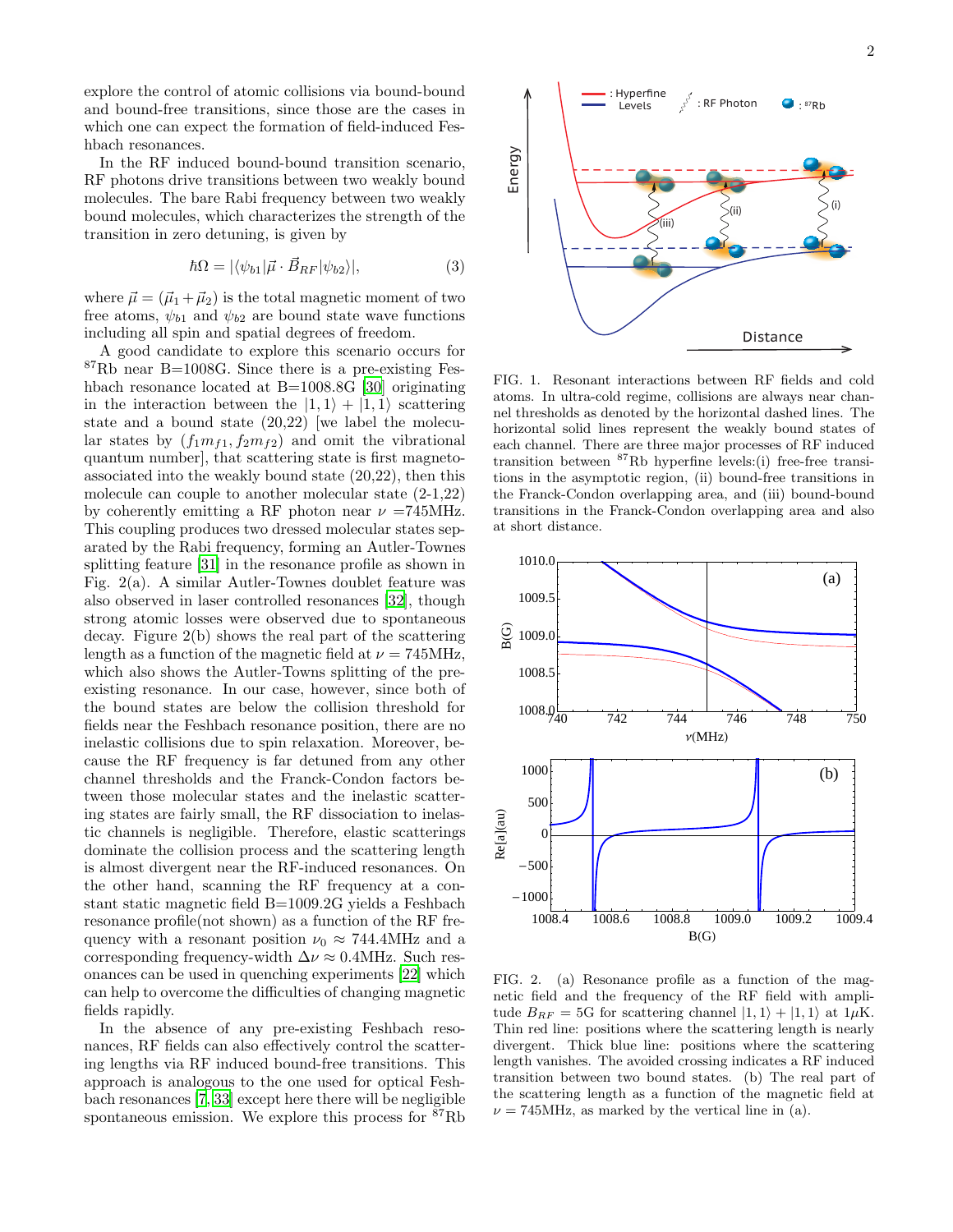at small magnetic fields  $B \leq 30G$  to enable the creation of strongly interacting spinor condensates[\[34](#page-4-27), [35](#page-4-28)]. The choice of the molecular state is crucial and we seek molecular states with reasonable Franck-Condon overlap with incident channels. Promising molecular states appear for RF frequencies around 6.8GHz, where transitions occur between atomic and molecular states in the  $f = 1$  and  $f = 2$  hyperfine states of <sup>87</sup>Rb. Now, since those molecular states can dissociate, the tunability of the scattering length is limited by the onset of this inelastic process. For studies of spinor condensates, however, since the ferromagnetic and anti-ferromagnetic regimes are very sensitive to the values of the scattering lengths[\[21](#page-4-14)], even a small change of the bare scattering length can lead to a substantial modification of the underlying many-body phenomena, provided that the time scale for the atomic losses is not too drastic.

In the presence of inelastic processes, the scattering length acquires an imaginary part while the real part characterizes the two-body interaction strength in the low energy limit[\[36](#page-4-29)]. For near threshold collisions where  $ka_{bq} \ll 1$ , the maximum tunability of the scattering length  $\Delta a$  is given by [\[37,](#page-4-30) [38\]](#page-4-31)

<span id="page-2-0"></span>
$$
\Delta a = \text{Re}[a]_{max} - \text{Re}[a]_{min} = \Gamma_{incid}/(k\Gamma_{in}), \quad (4)
$$

where  $\Gamma_{incid}$  is the partial width of the incident channel,  $\Gamma_{in} = \sum_{j \neq incid} \Gamma_j$  is the total inelastic width and  $\Gamma_j$  is the partial width for each inelastic channel. The molecular lifetime is simply given by  $\tau = 1/(\Gamma_{incid} + \Gamma_{in}).$ Thus, a molecular state with strong coupling to the incident channel while having a weak coupling to inelastic channels is preferable to induce resonances and control the scattering process. Previous work in Refs. [\[14](#page-4-32)[–16\]](#page-4-33) has found small tunability of scattering lengths within the chosen range of parameters and the systems studied, which has limited its impact on experiments.

In the presence of inelastic processes, the scattering length dependence on the RF frequency can be described by

<span id="page-2-1"></span>
$$
a = a_{bg} \left( 1 - \frac{\Delta \nu}{\nu - \nu_0 - i \Gamma_{in}/2} \right). \tag{5}
$$

As a result, the resonance profile can be completely characterized by four parameters  $a_{bq}$ ,  $\nu_0$ ,  $\Delta \nu$  and  $\Gamma_{in}$ .

Table I exhibits examples of RF induced resonances with relatively large tunability of scattering lengths from different incident channels for magnetic fields ranging from  $B = 0.2$  to 30G and for RF amplitudes  $B_{RF} = 5$ or 10G. These resonances can be employed to effectively control two-body interactions in cold gases. The results listed in Table I imply molecular lifetimes ( $\tau =$  $1/(\Gamma_{incid} + \Gamma_{in})$  about 2ms to 60ms, largely exceeding typical molecular lifetimes  $(1ns-1\mu s)$  used for optical Feshbach resonances.

As an example, we single out our study for collisions between atoms in the  $|1, -1\rangle$  hyperfine state at  $E = 1\mu$ K with a RF field frequency tuned near 6.8GHz. A few



FIG. 3. Tuning Feshbach resonances with the RF amplitude and the static magnetic field strength. All collisions are from  $|1, -1\rangle + |1, -1\rangle$  channel at 1µK. (a) shows the tunability of scattering lengths  $\Delta a$  (thin red), the inelastic width  $\Gamma_{in}$  (thick blue) as a function of RF amplitude square in a static magnetic field  $B = 6G$ . The blue dashed line indicates a linear fitting of  $\Gamma_{in}$  at small RF amplitude. (b) shows the tunability of scattering lengths and the inelastic width as a function of the magnetic field strength with a fixed RF amplitude  $B_{RF} = 5G$ .

interesting features are obtained as the RF amplitude varies. First, the resonance position  $\nu_0$  varies quadratically with the RF B-field amplitude, which is analogous to the AC stark effect in optical photo association. Second, since both the partial width of incident channel  $\Gamma_{incid}$  and the total inelastic width  $\Gamma_{in}$  vary quadratically with the RF amplitude (according to the Fermi golden rule), one cannot effectively change the tunability of scattering lengths by increasing the RF intensity. As shown in Fig. 3(a),  $\Delta a$  only increases by 15% when the RF amplitude varies from 2G to 20G. In the low intensity region, the inelastic width varies almost linearly with the RF intensity (proportional to  $B_{RF}^2$ ), which indicates that the RF dissociation prevails over the spin relaxation and dominates the inelastic process. At higher RF intensities, the inelastic width deviates from linearity. This is because the association saturates at very high intensity, as known in the optical photo association [\[39\]](#page-4-34). But within the intensity range of Fig. 3(a), the inelastic width keeps increasing, showing that the intensity is not high enough to saturate the RF association process.

Eq. [\(4\)](#page-2-0) shows that a smaller inelastic width (i.e., longer molecular lifetime) leads to larger tunability of scattering lengths. In fact, an improvement of molecular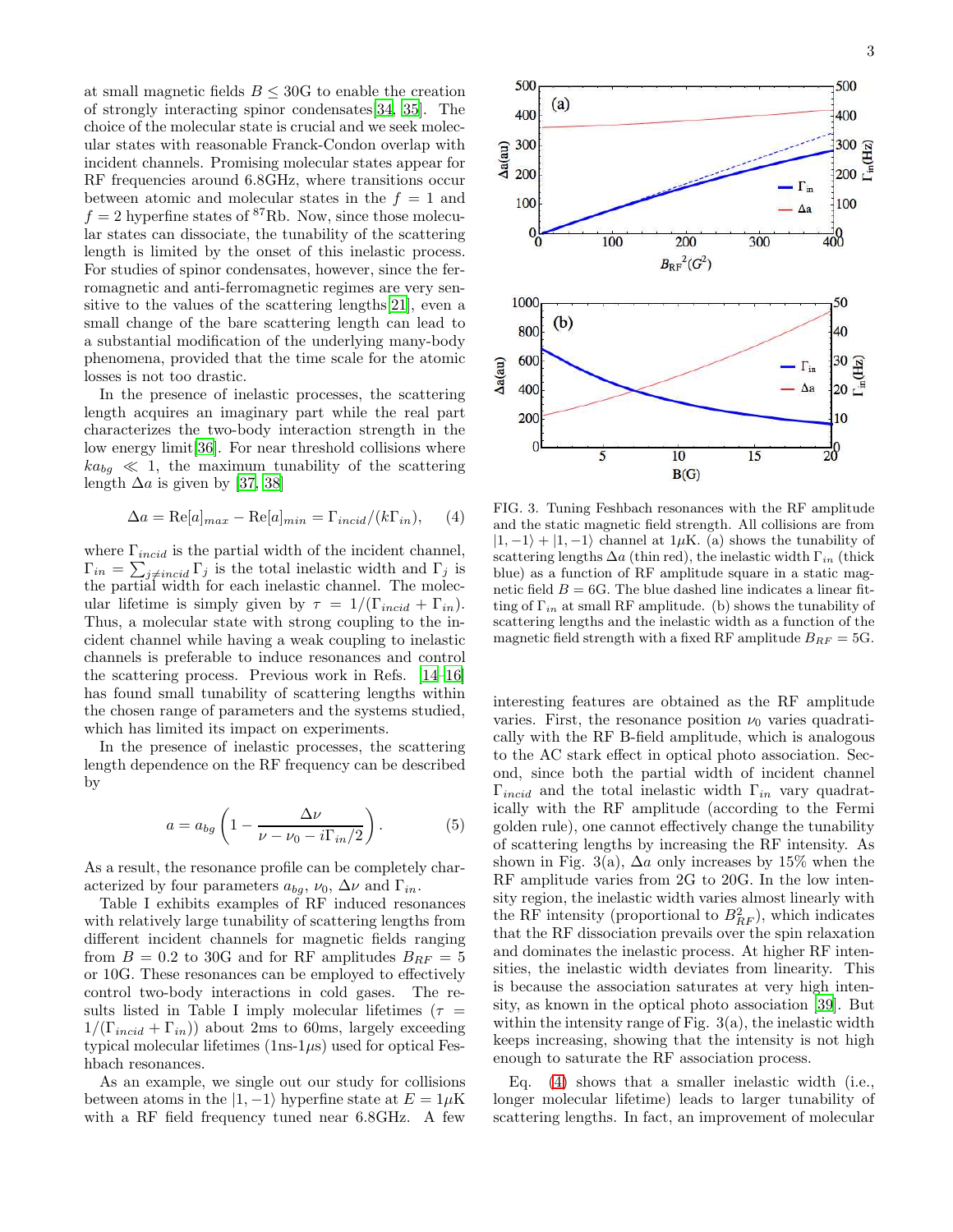| channel                            | B(G)    | $B_{RF}(G)$ | $\Delta a$ (au) | $\nu_0(\text{MHz})$ | $\Delta \nu(\rm Hz)$ | $\Gamma_{in}(\mathrm{Hz})$ | $\Gamma_{incid}(Hz)$ |
|------------------------------------|---------|-------------|-----------------|---------------------|----------------------|----------------------------|----------------------|
| 1,1                                | $0.2\,$ |             | 164             | 6810.334            | 44                   | 51                         | 5.9                  |
| 1, 1<br>$+$                        | 6       | 10          | 75              | 6823.158            | 170                  | 420                        | 22.3                 |
| 1, 1<br>$+1$                       | 10      | 5           | 27              | 6830.963            | 41                   | 277                        | 5.3                  |
| $1, -1$<br>$ 1, -1\rangle$<br>$+$  |         | 5           | 225             | 6807.805            | 42                   | 34                         | 5.4                  |
| $-1$<br>$1, -1$<br>$+$             | 6       | 5           | 362             | 6797.303            | 43                   | 22                         | 5.6                  |
| $-1$<br>$ 1, -1\rangle$            | 20      | 10          | 950             | 6768.528            | 172                  | 34                         | 22.8                 |
| $1, -1$<br>$-1$<br>$+$             | 30      | 10          | 1542            | 6747.614            | 174                  | 21                         | 22.9                 |
| $-2)$<br>2.<br>$1, -1$             | 0.2     | 5           | 465             | 6859.580            | 42                   | 17                         | 5.6                  |
| $+ 2,-2\rangle$<br>$ 1, -1\rangle$ |         | 5.          | 336             | 6857.901            | 42                   | 23                         | 5.5                  |
| $ 1,-1\rangle+ 2,-2\rangle$        | 6       | 10          | 128             | 6846.761            | 164                  | 240                        | 21.7                 |

lifetime can be obtained by increasing the static magnetic field strength, as shown in Fig.  $3(b)$ . At B=20G, the tunability of scattering lengths reaches as large as 1000 a.u., corresponding to a molecular lifetime of about 100ms. With increasing the static magnetic field, the Zeeman level spacing becomes larger and thereby the molecular state dissociates into inelastic channels with larger kinetic energies, which is a less probable process due to the reduction of the Franck-Condon overlap between the molecular state and the inelastic channel wave functions. On the other hand, since collisions are always near threshold, the Franck-Condon factor between the molecular state and the incident channel wave functions keeps large. Consequently, the total inelastic width drops while the tunability of scattering lengths increases significantly with the increment of the static magnetic field.

Due to the extended molecular lifetimes in RF induced resonances we also explore the production of ultra-cold molecules through RF association processes[\[40\]](#page-4-35). It is known that forming homonuclear molecules through optical photo association (PA) is restricted by its low efficiency because of the small Franck-Condon factor and large spontaneous decay[\[41\]](#page-4-36). These difficulties can, however, be avoided using RF fields. Adapting standard PA theory but neglecting spontaneous emissions, the RF association rate of two identical bosons is given by

$$
K_2 = \frac{\pi g^{(2)}\hbar}{\mu k} \frac{\Gamma_{incid}\Gamma_{in}}{(\nu - \nu_0)^2 + (\Gamma_{incid} + \Gamma_{in})^2/4},\qquad(6)
$$

where the coefficient  $g^{(2)} = 2$  for thermal cloud of identical bosons and  $g^{(2)} = 1$  for BEC[\[5\]](#page-4-3).

Table II shows the RF association parameters for various collision channels at  $B = 6G$ . The maximum rate coefficient for some channels can reach  $10^{-10}$ cm<sup>3</sup>/s, much larger than the typical PA rate  $(10^{-12} \text{cm}^3/\text{s})$  in a <sup>87</sup>Rb spinor condensate[\[42\]](#page-4-37). Therefore, RF fields can be an efficient method of producing ultra-cold molecules. Since partial width of the incident channel  $\Gamma_{incid}$  is proportional to the incident momentum  $k$  at small energies, the



FIG. 4. The RF association rate for collisions between  $|1, 1\rangle$  states in BEC regime as a function of the collision energy for various RF amplitudes  $B_{RF}$  =4.99G(red dotted), 5.00G(green dashed) and 5.01G(blue solid) at  $\nu =$ 6841.59MHz and  $B = 15$ G.

TABLE II. RF association profiles for  $f = 1$  states at magnetic field  $B=6G$  and with the RF amplitude  $B_{RF}=5G$ . The collision energy is  $1\mu$ K for all cases.

| channel                                                    | $\nu_0(\text{MHz})$ $K_2^{max}(\text{cm}^3/\text{s})$ $\Gamma_{in}(\text{kHz})$ $\Gamma_{incid}(\text{Hz})$ |      |     |
|------------------------------------------------------------|-------------------------------------------------------------------------------------------------------------|------|-----|
| $ 1,1\rangle+ 1,1\rangle$                                  | $6822.54$ $1.\overline{39} \times 10^{-10}$                                                                 | 0.1  | 5.7 |
| $ 1,1\rangle+ 1,0\rangle$                                  | $6823.12 \quad 1.04 \times 10^{-12}$                                                                        | -21  | 7.9 |
| $ 1,0\rangle+ 1,0\rangle$                                  | 6813.90 $1.66 \times 10^{-12}$                                                                              | 4.6  | 2.8 |
| $ 1,-1\rangle+ 1,-1\rangle$ 6797.30 $4.51 \times 10^{-10}$ |                                                                                                             | 0.02 | 5.1 |

Wigner threshold law yields a constant value for the rate coefficient at vanishing collision energies as shown in Fig. 4. Again it demonstrates the shift of resonance profiles as a function of RF amplitudes.

In summary, we have developed a theoretical treatment of radio frequency assisted cold collisions for <sup>87</sup>Rb. The RF fields can manipulate existing Feshbach resonances and create new resonances. The RF induced boundbound transition modifies the pre-existing resonance pro